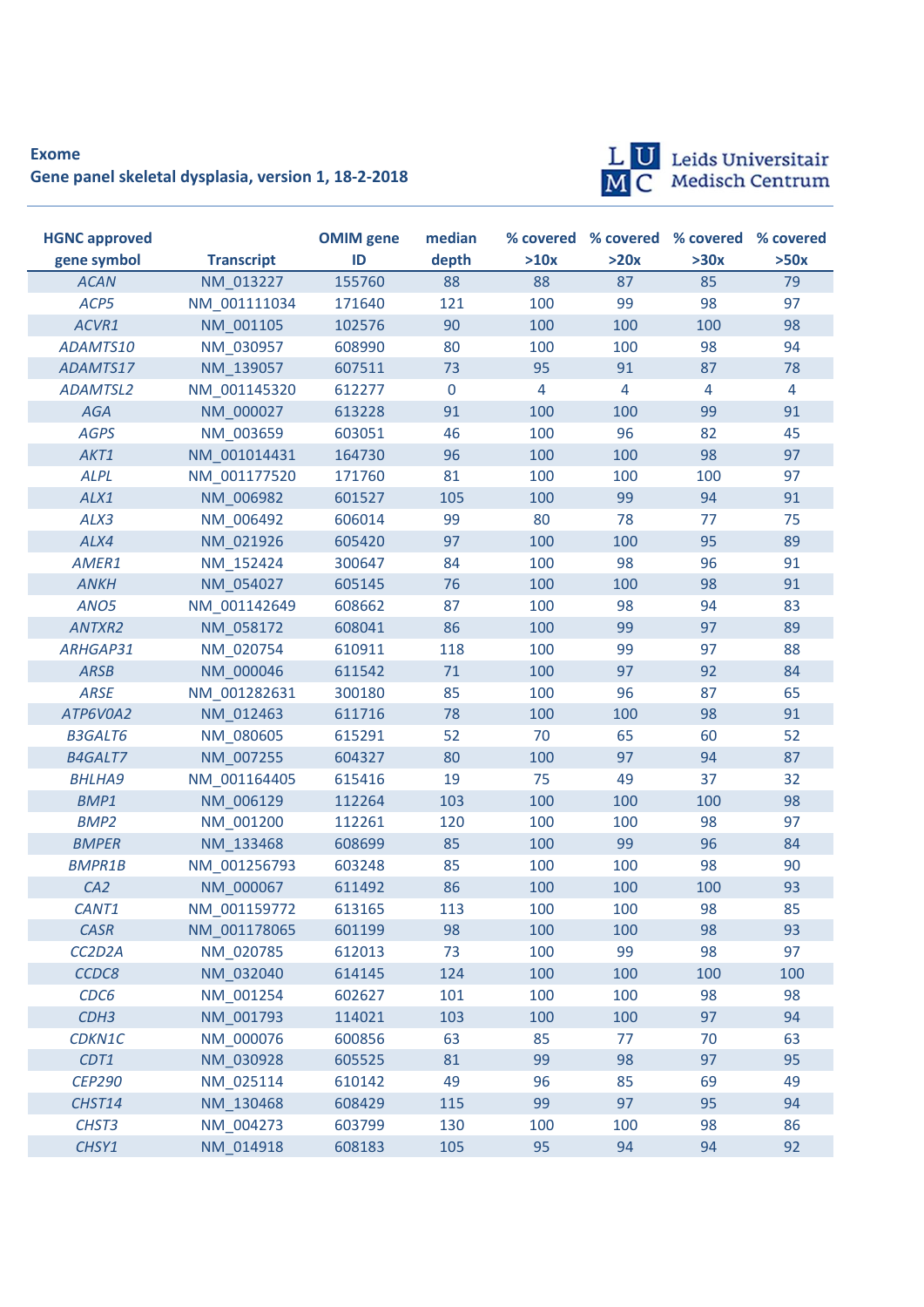| <b>HGNC approved</b><br>gene symbol | <b>Transcript</b> | <b>OMIM</b> gene<br>ID | median<br>depth | >10x | >20x | % covered % covered % covered % covered<br>>30x | >50x |
|-------------------------------------|-------------------|------------------------|-----------------|------|------|-------------------------------------------------|------|
| CKAP2L                              | NM 152515         | 616174                 | 107             | 100  | 99   | 98                                              | 93   |
| CLCN <sub>5</sub>                   | NM 000084         | 300008                 | 84              | 100  | 99   | 96                                              | 91   |
| CLCN7                               | NM 001114331      | 602727                 | 80              | 100  | 99   | 99                                              | 95   |
| COG1                                | NM 018714         | 606973                 | 76              | 100  | 100  | 99                                              | 95   |
| COL10A1                             | NM 000493         | 120110                 | 81              | 100  | 100  | 98                                              | 89   |
| COL11A1                             | NM 080630         | 120280                 | 67              | 98   | 95   | 92                                              | 78   |
| <b>COL11A2</b>                      | NM 080679         | 120290                 | 90              | 100  | 100  | 99                                              | 94   |
| COL1A1                              | NM 000088         | 120150                 | 98              | 100  | 99   | 99                                              | 96   |
| COL1A2                              | NM 000089         | 120160                 | 75              | 99   | 98   | 96                                              | 90   |
| COL2A1                              | NM 033150         | 120140                 | 90              | 100  | 100  | 99                                              | 95   |
| COL9A1                              | NM 001851         | 120210                 | 86              | 100  | 100  | 98                                              | 94   |
| COL9A2                              | NM 001852         | 120260                 | 72              | 100  | 99   | 95                                              | 84   |
| COL9A3                              | NM 001853         | 120270                 | 69              | 100  | 97   | 95                                              | 84   |
| <b>COMP</b>                         | NM 000095         | 600310                 | 82              | 98   | 98   | 97                                              | 96   |
| CREB3L1                             | NM_052854         | 616215                 | 101             | 100  | 100  | 98                                              | 96   |
| <b>CREBBP</b>                       | NM 004380         | 600140                 | 82              | 99   | 97   | 92                                              | 81   |
| <b>CRTAP</b>                        | NM 006371         | 605497                 | 85              | 100  | 99   | 96                                              | 87   |
| <b>CTSA</b>                         | NM 001167594      | 613111                 | 74              | 100  | 100  | 100                                             | 95   |
| <b>CTSK</b>                         | NM 000396         | 601105                 | 77              | 100  | 100  | 99                                              | 89   |
| CUL7                                | NM 014780         | 609577                 | 90              | 100  | 100  | 100                                             | 98   |
| DDR <sub>2</sub>                    | NM 001014796      | 191311                 | 79              | 100  | 100  | 98                                              | 84   |
| DHCR24                              | NM 014762         | 606418                 | 94              | 100  | 100  | 99                                              | 96   |
| <b>DHODH</b>                        | NM 001361         | 126064                 | 63              | 100  | 100  | 98                                              | 79   |
| DLL3                                | NM 203486         | 602768                 | 72              | 97   | 94   | 90                                              | 81   |
| DLX3                                | NM 005220         | 600525                 | 92              | 100  | 99   | 91                                              | 63   |
| DLX5                                | NM 005221         | 600028                 | 89              | 100  | 99   | 92                                              | 82   |
| DLX6                                | NM_005222         | 600030                 | 99              | 100  | 100  | 98                                              | 88   |
| DMP1                                | NM 004407         | 600980                 | 104             | 100  | 100  | 98                                              | 97   |
| DOCK6                               | NM 020812         | 614194                 | 85              | 100  | 99   | 96                                              | 90   |
| DVL1                                | NM 004421         | 601365                 | 84              | 100  | 99   | 97                                              | 94   |
| <b>DYM</b>                          | NM_017653         | 607461                 | 74              | 100  | 98   | 91                                              | 75   |
| DYNC2H1                             | NM_001377         | 603297                 | 74              | 99   | 93   | 81                                              | 66   |
| <b>EBP</b>                          | NM_006579         | 300205                 | 60              | 100  | 96   | 90                                              | 69   |
| EFNB1                               | NM_004429         | 300035                 | 89              | 100  | 100  | 100                                             | 99   |
| EFTUD2                              | NM 001258353      | 603892                 | 79              | 100  | 100  | 97                                              | 88   |
| EIF2AK3                             | NM_004836         | 604032                 | 91              | 98   | 95   | 91                                              | 84   |
| ENPP1                               | NM_006208         | 173335                 | 94              | 94   | 90   | 84                                              | 75   |
| <b>EOGT</b>                         | NM 173654         | 614789                 | 93              | 100  | 100  | 100                                             | 95   |
| EP300                               | NM_001429         | 602700                 | 113             | 100  | 99   | 98                                              | 96   |
| ERF                                 | NM_001301035      | 611888                 | 113             | 100  | 100  | 100                                             | 94   |
| ESCO <sub>2</sub>                   | NM_001017420      | 609353                 | 95              | 100  | 97   | 92                                              | 85   |
| <b>EVC</b>                          | NM_153717         | 604831                 | 80              | 95   | 91   | 86                                              | 79   |
| EVC <sub>2</sub>                    | NM_001166136      | 607261                 | 78              | 100  | 99   | 95                                              | 83   |
| EXT1                                | NM_000127         | 608177                 | 69              | 100  | 98   | 94                                              | 83   |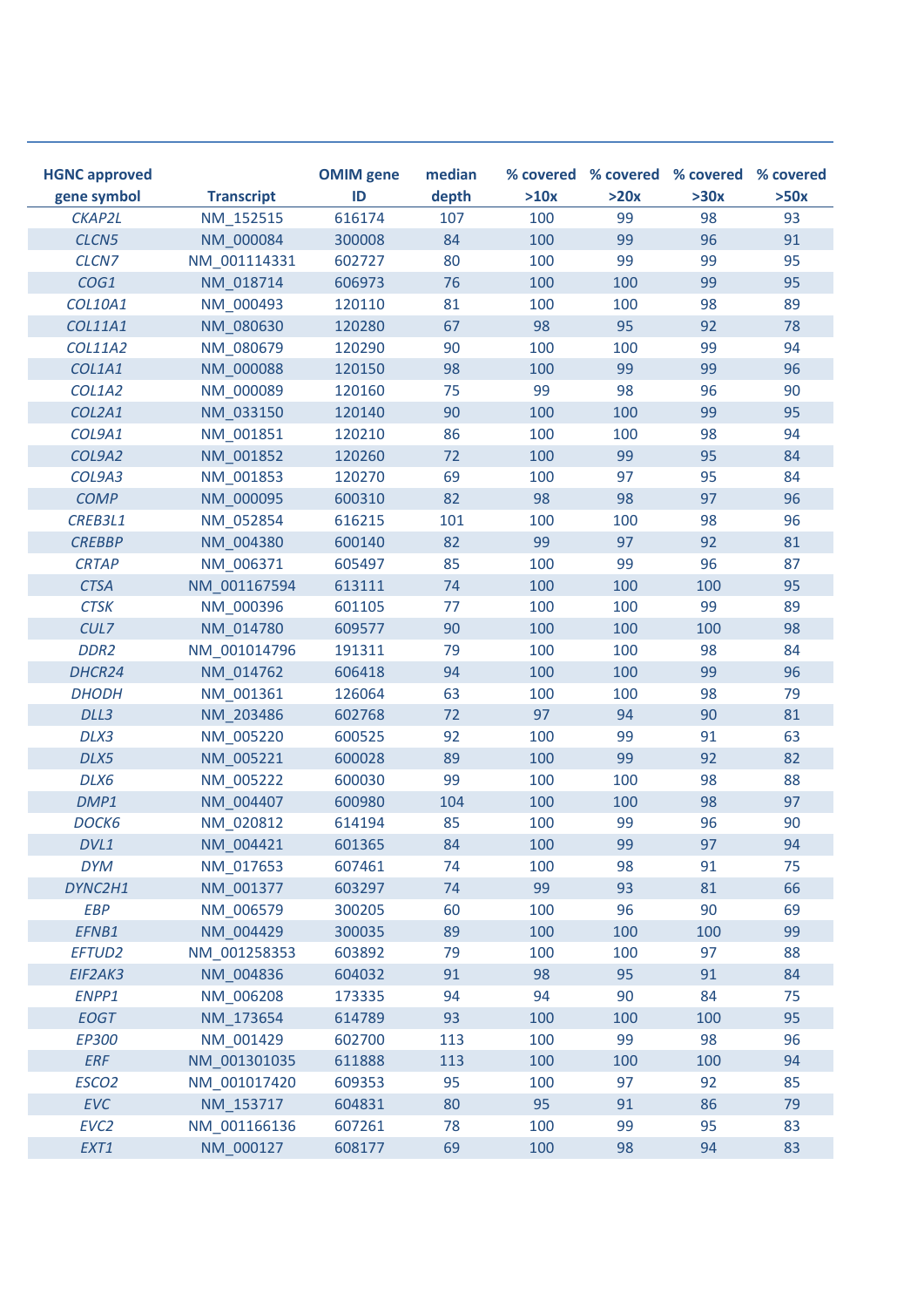| <b>HGNC approved</b><br>gene symbol | <b>Transcript</b> | <b>OMIM</b> gene<br>ID | median<br>depth | >10x | >20x | % covered % covered % covered % covered<br>>30x | >50x |
|-------------------------------------|-------------------|------------------------|-----------------|------|------|-------------------------------------------------|------|
| EXT <sub>2</sub>                    | NM 001178083      | 608210                 | 75              | 100  | 99   | 97                                              | 87   |
| EZH <sub>2</sub>                    | NM 001203249      | 601573                 | 96              | 100  | 100  | 97                                              | 91   |
| <b>FAM111A</b>                      | NM 001142519      | 615292                 | 197             | 100  | 100  | 98                                              | 97   |
| FAM20C                              | NM 020223         | 611061                 | 80              | 100  | 100  | 100                                             | 96   |
| FAM58A                              | NM 152274         | <b>NA</b>              | 57              | 80   | 76   | 70                                              | 64   |
| FBLN1                               | NM 006486         | 135820                 | 86              | 100  | 98   | 97                                              | 93   |
| FBN1                                | NM 000138         | 134797                 | 90              | 100  | 100  | 99                                              | 95   |
| FBN <sub>2</sub>                    | NM 001999         | 612570                 | 90              | 100  | 100  | 99                                              | 94   |
| FERMT3                              | NM 031471         | 607901                 | 85              | 100  | 100  | 98                                              | 95   |
| <b>FGF10</b>                        | NM 004465         | 602115                 | 89              | 100  | 100  | 100                                             | 94   |
| FGF16                               | NM 003868         | 300827                 | 95              | 100  | 98   | 93                                              | 86   |
| FGF23                               | NM 020638         | 605380                 | 77              | 100  | 98   | 96                                              | 94   |
| FGF9                                | NM 002010         | 600921                 | 63              | 100  | 100  | 99                                              | 84   |
| FGFR1                               | NM 001174067      | 136350                 | 84              | 100  | 100  | 98                                              | 93   |
| FGFR2                               | NM 000141         | 176943                 | 90              | 100  | 99   | 97                                              | 87   |
| FGFR3                               | NM 000142         | 134934                 | 92              | 100  | 99   | 97                                              | 92   |
| FIG4                                | NM 014845         | 609390                 | 97              | 100  | 99   | 97                                              | 89   |
| FKBP10                              | NM 021939         | 607063                 | 126             | 100  | 98   | 96                                              | 91   |
| <b>FLNA</b>                         | NM 001110556      | 300017                 | 103             | 100  | 100  | 100                                             | 99   |
| <b>FLNB</b>                         | NM 001164317      | 603381                 | 83              | 100  | 100  | 97                                              | 90   |
| <b>FUCA1</b>                        | NM 000147         | 612280                 | 80              | 100  | 100  | 100                                             | 98   |
| FZD <sub>2</sub>                    | NM 001466         | 600667                 | 125             | 99   | 97   | 96                                              | 94   |
| <b>GALNS</b>                        | NM_000512         | 612222                 | 69              | 100  | 98   | 94                                              | 85   |
| GALNT3                              | NM 004482         | 601756                 | 83              | 100  | 99   | 95                                              | 77   |
| GDF3                                | NM 020634         | 606522                 | 103             | 100  | 100  | 100                                             | 100  |
| GDF5                                | NM 000557         | 601146                 | 136             | 100  | 100  | 100                                             | 99   |
| GDF6                                | NM 001001557      | 601147                 | 103             | 100  | 100  | 100                                             | 90   |
| GJA1                                | NM 000165         | 121014                 | 151             | 100  | 100  | 100                                             | 100  |
| GLB1                                | NM 001135602      | 611458                 | 73              | 100  | 95   | 90                                              | 81   |
| GLI3                                | NM_000168         | 165240                 | 92              | 100  | 99   | 97                                              | 89   |
| <b>GNAS</b>                         | NM_016592         | 139320                 | 163             | 100  | 100  | 100                                             | 100  |
| <b>GNPAT</b>                        | NM 014236         | 602744                 | 98              | 100  | 98   | 95                                              | 86   |
| <b>GNPTAB</b>                       | NM 024312         | 607840                 | 103             | 100  | 99   | 98                                              | 89   |
| <b>GNPTG</b>                        | NM_032520         | 607838                 | 144             | 100  | 99   | 99                                              | 98   |
| <b>GNS</b>                          | NM 002076         | 607664                 | 75              | 99   | 95   | 86                                              | 71   |
| <b>GORAB</b>                        | NM_152281         | 607983                 | 132             | 100  | 99   | 97                                              | 92   |
| GPC6                                | NM_005708         | 604404                 | 76              | 100  | 100  | 99                                              | 96   |
| GPX4                                | NM_001039848      | 138322                 | 134             | 100  | 98   | 97                                              | 94   |
| <b>GUSB</b>                         | NM_000181         | 611499                 | 62              | 82   | 81   | 78                                              | 67   |
| HDAC4                               | NM 006037         | 605314                 | 87              | 100  | 100  | 97                                              | 86   |
| HDAC8                               | NM_001166418      | 300269                 | 84              | 100  | 100  | 100                                             | 100  |
| HES7                                | NM_032580         | 608059                 | 56              | 84   | 73   | 62                                              | 59   |
| <b>HGSNAT</b>                       | NM_152419         | 610453                 | 75              | 96   | 95   | 92                                              | 76   |
| HOXA11                              | NM_005523         | 142958                 | 65              | 100  | 91   | 84                                              | 80   |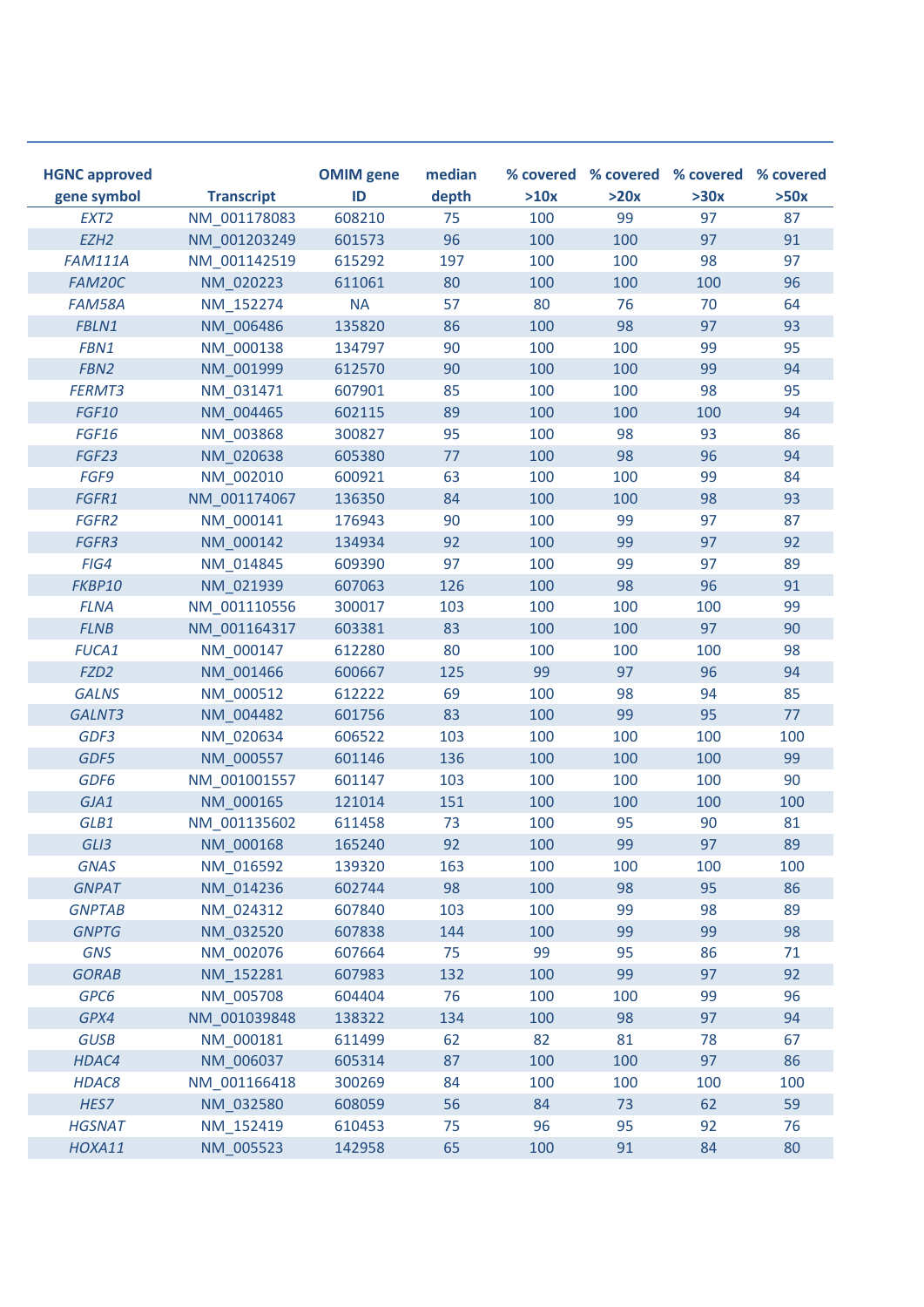| <b>HGNC approved</b><br>gene symbol | <b>Transcript</b> | <b>OMIM</b> gene<br>ID | median<br>depth | >10x           | >20x           | % covered % covered % covered % covered<br>>30x | >50x |
|-------------------------------------|-------------------|------------------------|-----------------|----------------|----------------|-------------------------------------------------|------|
| HOXA13                              | NM 000522         | 142959                 | 87              | 80             | 73             | 68                                              | 59   |
| HOXD13                              | NM 000523         | 142989                 | 138             | 100            | 100            | 97                                              | 95   |
| <b>HPGD</b>                         | NM 001145816      | 601688                 | 59              | 100            | 100            | 97                                              | 72   |
| HSPG2                               | NM 001291860      | 142461                 | 82              | 99             | 98             | 96                                              | 91   |
| ICK                                 | NM 014920         | 612325                 | 79              | 100            | 99             | 96                                              | 93   |
| IDH1                                | NM 001282386      | 147700                 | 70              | 96             | 83             | 71                                              | 67   |
| IDH <sub>2</sub>                    | NM 001290114      | 147650                 | 79              | 100            | 100            | 99                                              | 92   |
| <b>IDS</b>                          | NM 000202         | 300823                 | 81              | 100            | 99             | 93                                              | 82   |
| <b>IDUA</b>                         | NM 000203         | 252800                 | 114             | 99             | 96             | 94                                              | 90   |
| <b>IFITM5</b>                       | NM 001025295      | 614757                 | 56              | 100            | 96             | 86                                              | 73   |
| <b>IFT122</b>                       | NM 001280541      | 606045                 | 83              | 100            | 99             | 96                                              | 88   |
| <b>IFT140</b>                       | NM 014714         | 614620                 | 90              | 100            | 99             | 96                                              | 88   |
| <b>IFT172</b>                       | NM 015662         | 607386                 | 74              | 100            | 100            | 98                                              | 92   |
| IFT43                               | NM 001255995      | 614068                 | 69              | 100            | 100            | 100                                             | 87   |
| <b>IFT80</b>                        | NM 001190241      | 611177                 | 53              | 98             | 86             | 71                                              | 53   |
| IHH                                 | NM 002181         | 600726                 | 99              | 100            | 100            | 100                                             | 100  |
| <b>IKBKG</b>                        | NM 001099856      | 300248                 | $\mathbf 0$     | $\overline{2}$ | $\overline{2}$ | $\overline{2}$                                  | 1    |
| <b>IL1RN</b>                        | NM 000577         | 147679                 | 100             | 100            | 100            | 100                                             | 93   |
| <b>IMPAD1</b>                       | NM 017813         | 614010                 | 97              | 100            | 100            | 100                                             | 93   |
| <b>INPPL1</b>                       | NM 001567         | 600829                 | 90              | 100            | 99             | 97                                              | 96   |
| <b>KAT6B</b>                        | NM 012330         | 605880                 | 112             | 100            | 99             | 98                                              | 97   |
| KIF <sub>22</sub>                   | NM_001256269      | 603213                 | 173             | 100            | 100            | 100                                             | 99   |
| KIF7                                | NM 198525         | 611254                 | 73              | 96             | 91             | 85                                              | 76   |
| <b>LBR</b>                          | NM 002296         | 600024                 | 81              | 97             | 90             | 82                                              | 71   |
| LEMD3                               | NM 001167614      | 607844                 | 98              | 100            | 97             | 93                                              | 83   |
| LEPRE1                              | NM 001146289      | <b>NA</b>              | 77              | 100            | 100            | 100                                             | 99   |
| <b>LFNG</b>                         | NM 002304         | 602576                 | 94              | 100            | 100            | 100                                             | 98   |
| <b>LIFR</b>                         | NM_001127671      | 151443                 | 75              | 100            | 97             | 88                                              | $71$ |
| LMBR1                               | NM 022458         | 605522                 | 83              | 100            | 98             | 93                                              | 82   |
| <b>LMNA</b>                         | NM_170708         | 150330                 | 66              | 99             | 96             | 91                                              | 79   |
| LMX1B                               | NM_002316         | 602575                 | 86              | 100            | 97             | 91                                              | 76   |
| LONP1                               | NM 001276480      | 605490                 | 86              | 100            | 100            | 100                                             | 97   |
| LPIN <sub>2</sub>                   | NM 014646         | 605519                 | 73              | 100            | 100            | 96                                              | 82   |
| LRP4                                | NM 002334         | 604270                 | 85              | 100            | 99             | 98                                              | 92   |
| LRP5                                | NM_001291902      | 603506                 | 97              | 100            | 100            | 99                                              | 98   |
| LTBP2                               | NM_000428         | 602091                 | 75              | 100            | 99             | 97                                              | 92   |
| <b>MAFB</b>                         | NM_005461         | 608968                 | 106             | 100            | 99             | 96                                              | 93   |
| MAN2B1                              | NM_000528         | 609458                 | 96              | 100            | 99             | 96                                              | 92   |
| <b>MANBA</b>                        | NM 005908         | 609489                 | 77              | 100            | 99             | 95                                              | 80   |
| MATN3                               | NM 002381         | 602109                 | 60              | 87             | 86             | 84                                              | 71   |
| MEGF8                               | NM_001271938      | 604267                 | 81              | 100            | 99             | 96                                              | 89   |
| MEOX1                               | NM 001040002      | 600147                 | 72              | 100            | 100            | 100                                             | 75   |
| MESP <sub>2</sub>                   | NM 001039958      | 605195                 | 86              | 100            | 95             | 92                                              | 88   |
| <b>MGP</b>                          | NM_001190839      | 154870                 | 89              | 100            | 96             | 96                                              | 86   |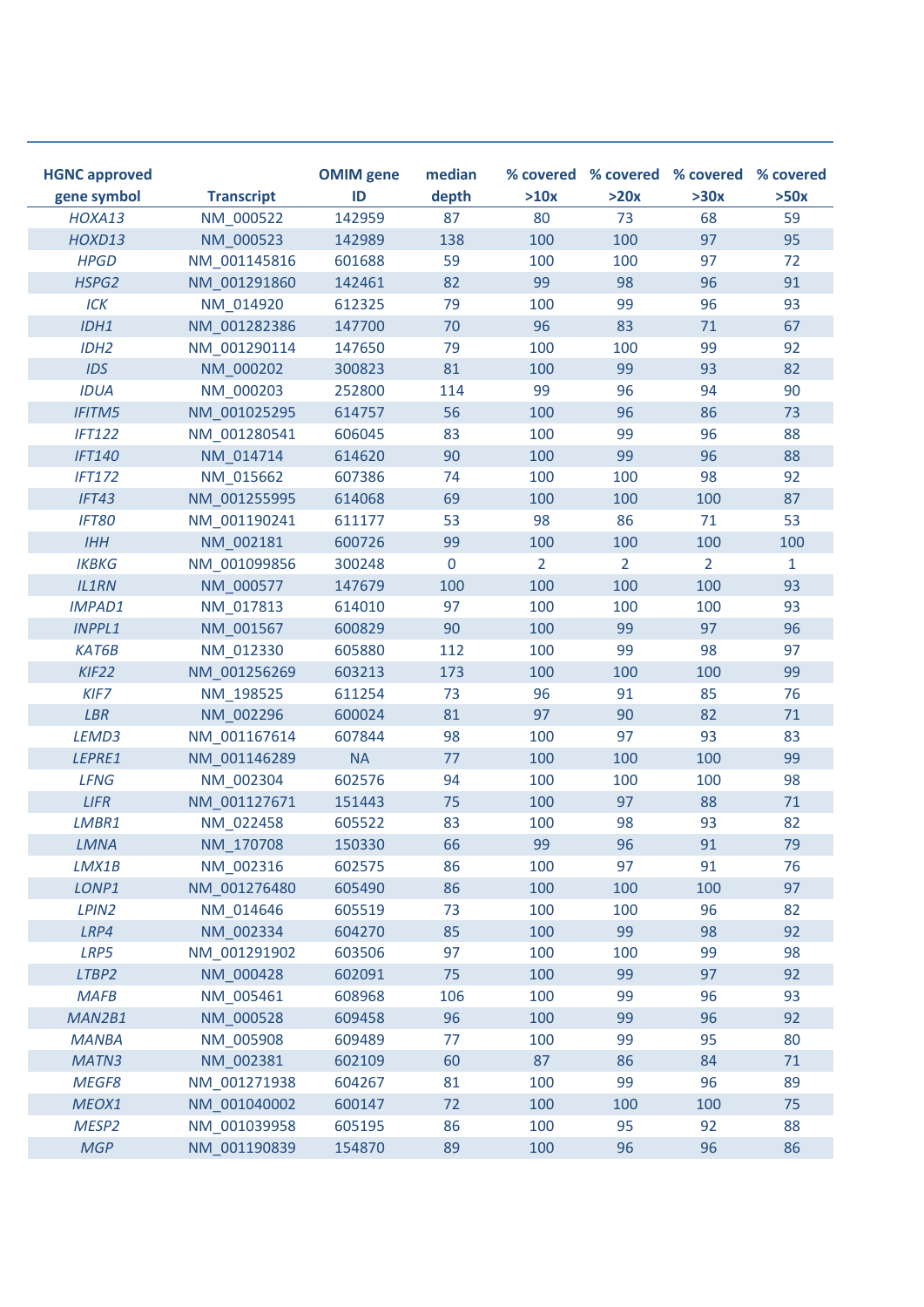| <b>HGNC approved</b><br>gene symbol | <b>Transcript</b> | <b>OMIM</b> gene<br>ID | median<br>depth | >10x | >20x | % covered % covered % covered % covered<br>>30x | >50x |
|-------------------------------------|-------------------|------------------------|-----------------|------|------|-------------------------------------------------|------|
| MKS1                                | NM 017777         | 609883                 | 89              | 100  | 99   | 97                                              | 90   |
| MMP13                               | NM 002427         | 600108                 | 98              | 100  | 100  | 99                                              | 94   |
| MMP <sub>2</sub>                    | NM 004530         | 120360                 | 82              | 100  | 100  | 100                                             | 94   |
| MMP9                                | NM 004994         | 120361                 | 96              | 100  | 99   | 96                                              | 93   |
| MNX1                                | NM 001165255      | 142994                 | 71              | 100  | 100  | 96                                              | 79   |
| MSX2                                | NM 002449         | 123101                 | 92              | 100  | 100  | 96                                              | 82   |
| <b>MYCN</b>                         | NM 001293231      | 164840                 | 113             | 100  | 100  | 99                                              | 94   |
| <b>NAGLU</b>                        | NM 000263         | 609701                 | 76              | 96   | 93   | 92                                              | 87   |
| NEK1                                | NM 001199397      | 604588                 | 71              | 100  | 98   | 92                                              | 79   |
| NEU1                                | NM 000434         | 608272                 | 108             | 100  | 99   | 96                                              | 94   |
| NF1                                 | NM 001042492      | 613113                 | 82              | 94   | 92   | 90                                              | 81   |
| <b>NFIX</b>                         | NM 001271043      | 164005                 | 117             | 100  | 100  | 99                                              | 94   |
| <b>NIPBL</b>                        | NM 133433         | 608667                 | 82              | 98   | 95   | 90                                              | 77   |
| <b>NKX3-2</b>                       | NM 001189         | 602183                 | 64              | 100  | 98   | 93                                              | 86   |
| NLRP3                               | NM 183395         | 606416                 | 114             | 100  | 100  | 98                                              | 91   |
| <b>NOG</b>                          | NM 005450         | 602991                 | 146             | 100  | 100  | 100                                             | 100  |
| NOTCH <sub>2</sub>                  | NM 001200001      | 600275                 | 82              | 100  | 100  | 98                                              | 91   |
| <b>NPPC</b>                         | NM 024409         | 600296                 | 89              | 100  | 100  | 97                                              | 86   |
| NPR <sub>2</sub>                    | NM 003995         | 108961                 | 95              | 100  | 100  | 99                                              | 96   |
| NSD1                                | NM 172349         | 606681                 | 121             | 100  | 100  | 99                                              | 96   |
| <b>NSDHL</b>                        | NM 001129765      | 300275                 | 94              | 100  | 100  | 96                                              | 91   |
| OBSL1                               | NM 001173408      | 610991                 | 89              | 100  | 100  | 100                                             | 98   |
| OFD1                                | NM 003611         | 300170                 | 50              | 89   | 77   | 68                                              | 50   |
| ORC1                                | NM 001190818      | 601902                 | 73              | 100  | 98   | 92                                              | 77   |
| ORC4                                | NM 001190879      | 603056                 | 47              | 99   | 91   | 76                                              | 43   |
| ORC6                                | NM 014321         | 607213                 | 86              | 100  | 100  | 100                                             | 90   |
| OSTM1                               | NM 014028         | 607649                 | 93              | 92   | 90   | 83                                              | 60   |
| P4HB                                | NM 000918         | 176790                 | 79              | 100  | 100  | 97                                              | 93   |
| <b>PAM16</b>                        | NM 016069         | 614336                 | 60              | 100  | 100  | 98                                              | 81   |
| PAPSS2                              | NM 004670         | 603005                 | 79              | 100  | 99   | 96                                              | 84   |
| <b>PCNT</b>                         | NM_006031         | 605925                 | 77              | 100  | 97   | 93                                              | 84   |
| PCYT1A                              | NM 005017         | 123695                 | 69              | 99   | 96   | 91                                              | 87   |
| PDE3A                               | NM 000921         | 123805                 | 85              | 100  | 99   | 96                                              | 88   |
| PDE4D                               | NM_001197218      | 600129                 | 84              | 100  | 100  | 98                                              | 89   |
| PEX7                                | NM_000288         | 601757                 | 83              | 100  | 96   | 91                                              | 83   |
| <b>PHEX</b>                         | NM_000444         | 300550                 | 83              | 100  | 99   | 98                                              | 93   |
| PIGV                                | NM_017837         | 610274                 | 107             | 100  | 100  | 100                                             | 99   |
| PIK3CA                              | NM_006218         | 171834                 | 75              | 100  | 100  | 99                                              | 93   |
| PITX1                               | NM_002653         | 602149                 | 105             | 98   | 94   | 91                                              | 83   |
| PLEKHM1                             | NM_014798         | 611466                 | 97              | 100  | 99   | 96                                              | 92   |
| PLOD <sub>2</sub>                   | NM_000935         | 601865                 | 78              | 100  | 97   | 92                                              | 78   |
| PLS3                                | NM_001282338      | 300131                 | 83              | 100  | 100  | 99                                              | 91   |
| POLR1C                              | NM 203290         | 610060                 | 76              | 100  | 99   | 98                                              | 97   |
| POLR1D                              | NM_001206559      | 613715                 | 109             | 100  | 100  | 100                                             | 100  |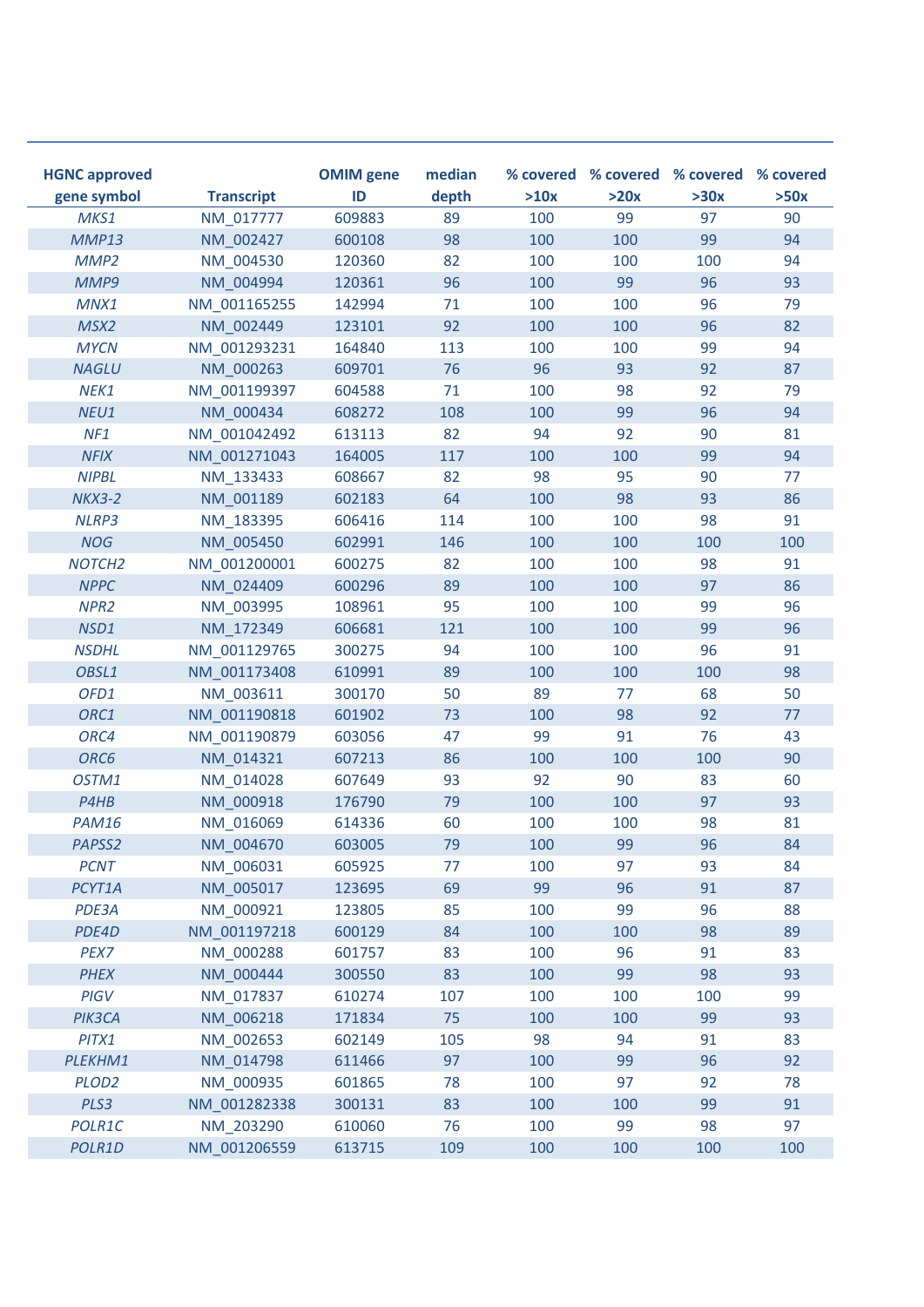| <b>HGNC approved</b><br>gene symbol | <b>Transcript</b> | <b>OMIM</b> gene<br>ID | median<br>depth | >10x         | >20x           | % covered % covered % covered % covered<br>>30x | >50x           |
|-------------------------------------|-------------------|------------------------|-----------------|--------------|----------------|-------------------------------------------------|----------------|
| POP <sub>1</sub>                    | NM 001145860      | 602486                 | 93              | 100          | 100            | 98                                              | 88             |
| <b>POR</b>                          | NM 000941         | 124015                 | 106             | 100          | 100            | 99                                              | 96             |
| PPIB                                | NM 000942         | 123841                 | 64              | 100          | 100            | 100                                             | 93             |
| PRKAR1A                             | NM 001278433      | 188830                 | 62              | 98           | 90             | 83                                              | 64             |
| PTDSS1                              | NM 001290225      | 612792                 | 93              | 100          | 100            | 100                                             | 86             |
| PTH <sub>1</sub> R                  | NM 000316         | 168468                 | 82              | 100          | 100            | 98                                              | 93             |
| <b>PTHLH</b>                        | NM 002820         | 168470                 | 121             | 100          | 100            | 100                                             | 100            |
| PTPN11                              | NM 002834         | 176876                 | 82              | 99           | 94             | 88                                              | 77             |
| PYCR1                               | NM 153824         | 179035                 | 65              | 100          | 98             | 93                                              | 74             |
| RAB23                               | NM 001278666      | 606144                 | 81              | 100          | 100            | 93                                              | 72             |
| RAB33B                              | NM 031296         | 605950                 | 157             | 100          | 100            | 100                                             | 100            |
| RAD21                               | NM 006265         | 606462                 | 60              | 98           | 94             | 84                                              | 63             |
| <b>RASGRP2</b>                      | NM 001098670      | 605577                 | 70              | 100          | 99             | 95                                              | 82             |
| <b>RBM8A</b>                        | NM 005105         | 605313                 | 79              | 100          | 100            | 99                                              | 95             |
| <b>RBPJ</b>                         | NM 005349         | 147183                 | 100             | 97           | 90             | 81                                              | 69             |
| <b>RECQL4</b>                       | NM 004260         | 603780                 | 118             | 100          | 100            | 99                                              | 97             |
| <b>RMRP</b>                         | <b>NA</b>         | <b>NA</b>              | <b>NA</b>       | <b>NA</b>    | <b>NA</b>      | <b>NA</b>                                       | <b>NA</b>      |
| ROR <sub>2</sub>                    | NM 004560         | 602337                 | 96              | 100          | 100            | 99                                              | 94             |
| <b>RPGRIP1L</b>                     | NM 001127897      | 610937                 | 85              | 100          | 98             | 92                                              | 80             |
| <b>RUNX2</b>                        | NM 001015051      | 600211                 | 86              | 100          | 100            | 100                                             | 99             |
| SALL1                               | NM 001127892      | 602218                 | 111             | 100          | 100            | 98                                              | 91             |
| SALL4                               | NM 020436         | 607343                 | 104             | 100          | 97             | 95                                              | 92             |
| <b>SBDS</b>                         | NM 016038         | 607444                 | 110             | 100          | 100            | 100                                             | 98             |
| SEC24D                              | NM 014822         | 607186                 | 77              | 100          | 100            | 97                                              | 87             |
| SERPINF1                            | NM 002615         | 172860                 | 71              | 100          | 99             | 93                                              | 81             |
| SERPINH1                            | NM 001207014      | 600943                 | 118             | 100          | 100            | 99                                              | 97             |
| SETD <sub>2</sub>                   | NM 014159         | 612778                 | 100             | 100          | 100            | 99                                              | 94             |
| SF3B4                               | NM 005850         | 605593                 | 72              | 100          | 99             | 91                                              | 83             |
| <b>SGSH</b>                         | NM 000199         | 605270                 | 95              | 96           | 95             | 93                                              | 90             |
| SH3BP2                              | NM_001122681      | 602104                 | 89              | 100          | 100            | 100                                             | 95             |
| SH3PXD2B                            | NM_001017995      | 613293                 | 98              | 100          | 100            | 98                                              | 87             |
| <b>SHOX</b>                         | NM 000451         | 312865                 | $\mathbf{0}$    | $\mathbf{0}$ | $\overline{0}$ | $\pmb{0}$                                       | $\overline{0}$ |
| <b>SKI</b>                          | NM_003036         | 164780                 | 84              | 100          | 98             | 93                                              | 90             |
| <b>SLC17A5</b>                      | NM_012434         | 604322                 | 82              | 100          | 96             | 95                                              | 89             |
| <b>SLC26A2</b>                      | NM_000112         | 606718                 | 151             | 100          | 100            | 100                                             | 99             |
| <b>SLC29A3</b>                      | NM_018344         | 612373                 | 108             | 99           | 99             | 97                                              | 95             |
| <b>SLC34A3</b>                      | NM_001177316      | 609826                 | 96              | 100          | 98             | 96                                              | 93             |
| <b>SLC35D1</b>                      | NM_015139         | 610804                 | 106             | 100          | 97             | 90                                              | 78             |
| <b>SLC39A13</b>                     | NM 001128225      | 608735                 | 105             | 100          | 100            | 96                                              | 92             |
| SLCO5A1                             | NM 030958         | 613543                 | 114             | 100          | 99             | 96                                              | 94             |
| SMAD3                               | NM_001145102      | 603109                 | 93              | 100          | 100            | 98                                              | 87             |
| SMAD4                               | NM_005359         | 600993                 | 77              | 100          | 100            | 98                                              | 95             |
| SMARCAL1                            | NM_014140         | 606622                 | 79              | 100          | 100            | 97                                              | 93             |
| SMC1A                               | NM_001281463      | 300040                 | 76              | 100          | 100            | 98                                              | 93             |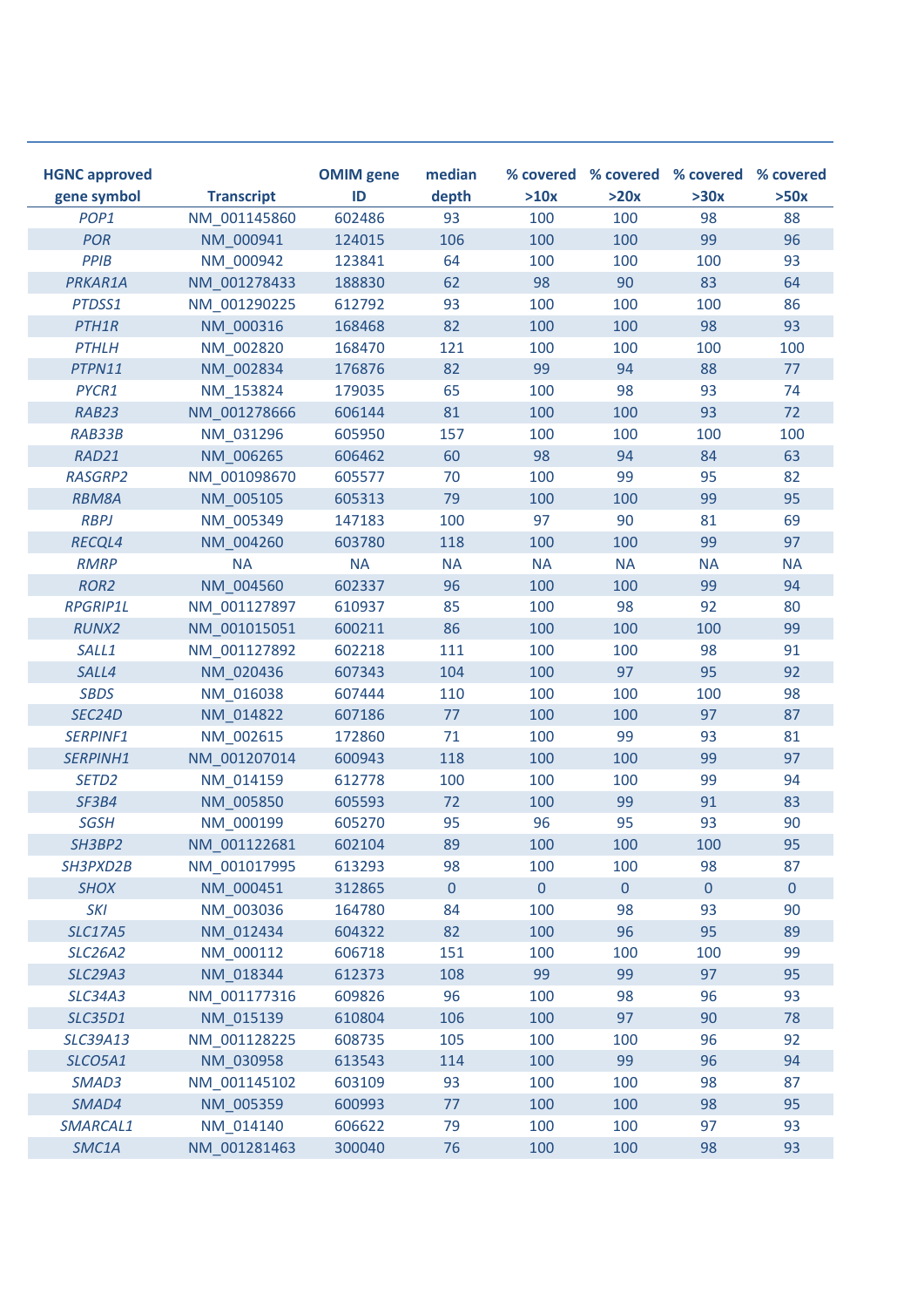| <b>HGNC approved</b><br>gene symbol | <b>Transcript</b> | <b>OMIM</b> gene<br>ID | median<br>depth | >10x      | >20x      | % covered % covered % covered % covered<br>>30x | >50x      |
|-------------------------------------|-------------------|------------------------|-----------------|-----------|-----------|-------------------------------------------------|-----------|
| SMC3                                | NM 005445         | 606062                 | 68              | 98        | 91        | 83                                              | 66        |
| <b>SNRPB</b>                        | NM 198216         | 182282                 | 65              | 100       | 100       | 97                                              | 88        |
| <b>SNX10</b>                        | NM 001199838      | 614780                 | 91              | 100       | 100       | 100                                             | 100       |
| <b>SOST</b>                         | NM 025237         | 605740                 | 114             | 100       | 100       | 96                                              | 90        |
| SOX9                                | NM 000346         | 608160                 | 100             | 100       | 100       | 98                                              | 92        |
| SP7                                 | NM 001300837      | 606633                 | 109             | 100       | 100       | 100                                             | 100       |
| SULF1                               | NM 001128204      | 610012                 | 86              | 100       | 100       | 99                                              | 98        |
| SUMF1                               | NM 182760         | 607939                 | 73              | 100       | 98        | 91                                              | 79        |
| Skeletafwijkingen                   | <b>NA</b>         | <b>NA</b>              | <b>NA</b>       | <b>NA</b> | <b>NA</b> | <b>NA</b>                                       | <b>NA</b> |
| <b>TBCE</b>                         | NM_001079515      | 604934                 | 80              | 100       | 100       | 99                                              | 95        |
| <b>TBX15</b>                        | NM 152380         | 604127                 | 81              | 100       | 100       | 100                                             | 93        |
| TBX3                                | NM 016569         | 601621                 | 77              | 100       | 97        | 92                                              | 76        |
| TBX4                                | NM 018488         | 601719                 | 100             | 99        | 98        | 96                                              | 93        |
| TBX5                                | NM 000192         | 601620                 | 84              | 100       | 100       | 100                                             | 100       |
| TBX6                                | NM_004608         | 602427                 | 141             | 100       | 97        | 93                                              | 82        |
| <b>TBXAS1</b>                       | NM 001130966      | 274180                 | 82              | 100       | 100       | 100                                             | 96        |
| <b>TCF12</b>                        | NM 003205         | 600480                 | 79              | 100       | 100       | 100                                             | 95        |
| <b>TCIRG1</b>                       | NM 006053         | 604592                 | 114             | 100       | 99        | 96                                              | 92        |
| TCOF1                               | NM 000356         | 606847                 | 89              | 100       | 99        | 98                                              | 92        |
| TCTN3                               | NM 001143973      | 613847                 | 80              | 100       | 100       | 100                                             | 96        |
| <b>TGDS</b>                         | NM 014305         | 616146                 | 64              | 100       | 95        | 83                                              | 60        |
| TGFB1                               | NM 000660         | 190180                 | 78              | 100       | 98        | 91                                              | 77        |
| TGFB2                               | NM 001135599      | 190220                 | 90              | 100       | 100       | 99                                              | 97        |
| TGFBR1                              | NM 004612         | 190181                 | 94              | 92        | 92        | 92                                              | 92        |
| TGFBR2                              | NM 001024847      | 190182                 | 95              | 100       | 100       | 100                                             | 100       |
| <b>THPO</b>                         | NM 001289997      | 600044                 | 80              | 100       | 100       | 99                                              | 91        |
| <b>TMEM216</b>                      | NM 001173991      | 613277                 | 69              | 100       | 97        | 93                                              | 80        |
| TMEM38B                             | NM 018112         | 611236                 | 73              | 100       | 100       | 90                                              | 78        |
| TMEM67                              | NM 001142301      | 609884                 | 57              | 99        | 92        | 80                                              | 63        |
| TNFRSF11A                           | NM 001278268      | 603499                 | 92              | 94        | 93        | 90                                              | 87        |
| TNFRSF11B                           | NM_002546         | 602643                 | 118             | 100       | 100       | 100                                             | 100       |
| TNFSF11                             | NM 033012         | 602642                 | 114             | 100       | 100       | 100                                             | 100       |
| <b>TP63</b>                         | NM 001114978      | 603273                 | 96              | 100       | 100       | 100                                             | 100       |
| <b>TRAPPC2</b>                      | NM 001128835      | 300202                 | 72              | 95        | 79        | 70                                              | 59        |
| TREM2                               | NM 001271821      | 605086                 | 91              | 100       | 100       | 100                                             | 100       |
| <b>TRIP11</b>                       | NM_004239         | 604505                 | 82              | 97        | 89        | 79                                              | 63        |
| TRPS1                               | NM 001282902      | 604386                 | 128             | 100       | 100       | 100                                             | 100       |
| TRPV4                               | NM 001177431      | 605427                 | 77              | 100       | 100       | 99                                              | 96        |
| TTC21B                              | NM_024753         | 612014                 | 78              | 100       | 99        | 95                                              | 83        |
| TWIST1                              | NM_000474         | 601622                 | 125             | 100       | 91        | 83                                              | 66        |
| <b>TYROBP</b>                       | NM_001173514      | 604142                 | 63              | 100       | 100       | 100                                             | 89        |
| <b>WDR19</b>                        | NM_025132         | 608151                 | 81              | 100       | 99        | 95                                              | 86        |
| WDR34                               | NM_052844         | 613363                 | 65              | 100       | 100       | 98                                              | 86        |
| WDR35                               | NM_001006657      | 613602                 | 85              | 100       | 99        | 97                                              | 87        |